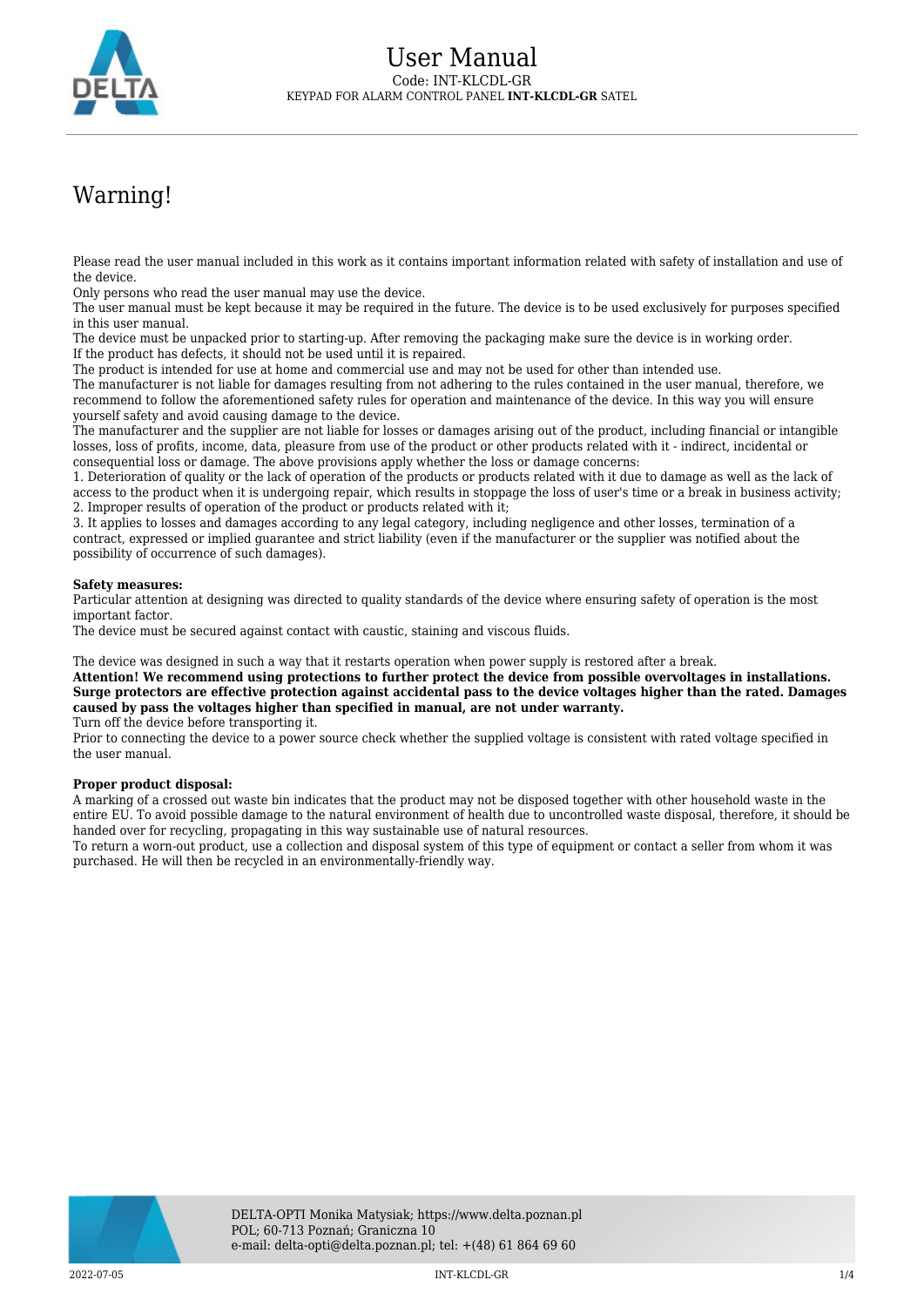

## User Manual Code: INT-KLCDL-GR KEYPAD FOR ALARM CONTROL PANEL **INT-KLCDL-GR** SATEL



The INT-KLCDL-GR keypad is intended for daily operations and programming the INTEGRA series alarm control system. With the LCD display showing text messages, even advanced functionalities of the alarm control unit are simple and convenient.

| Support:              | INTEGRA, CA-64                                                                                                                                                                                                                                                                                                                                                                                                         |
|-----------------------|------------------------------------------------------------------------------------------------------------------------------------------------------------------------------------------------------------------------------------------------------------------------------------------------------------------------------------------------------------------------------------------------------------------------|
| Main features:        | • Green backlight of the keys<br>$\cdot$ 2 Inputs<br>• easy operation of the multi-zone systems<br>• LEDs indicating device operation state<br>• Alarms: keypad hold-down PANIC, FIRE and AUX<br>• Bbuzzer for acoustic signaling of some system events<br>• Panel communication loss indication<br>• RS-232 port allows to programming using the PC with GUARDX software installed<br>• Microswitch as tamper contact |
| Power supply:         | 12 V DC                                                                                                                                                                                                                                                                                                                                                                                                                |
| Current consumption:  | max. 147 mA                                                                                                                                                                                                                                                                                                                                                                                                            |
| Operation temp:       | $-10 °C  55 °C$                                                                                                                                                                                                                                                                                                                                                                                                        |
| Weight:               | $0.22$ kg                                                                                                                                                                                                                                                                                                                                                                                                              |
| Dimensions:           | 145 x 115 x 29 mm                                                                                                                                                                                                                                                                                                                                                                                                      |
| Manufacturer / Brand: | <b>SATEL</b>                                                                                                                                                                                                                                                                                                                                                                                                           |
| Guarantee:            | 2 years                                                                                                                                                                                                                                                                                                                                                                                                                |

View after remove the cover:



2022-07-05 INT-KLCDL-GR 2/4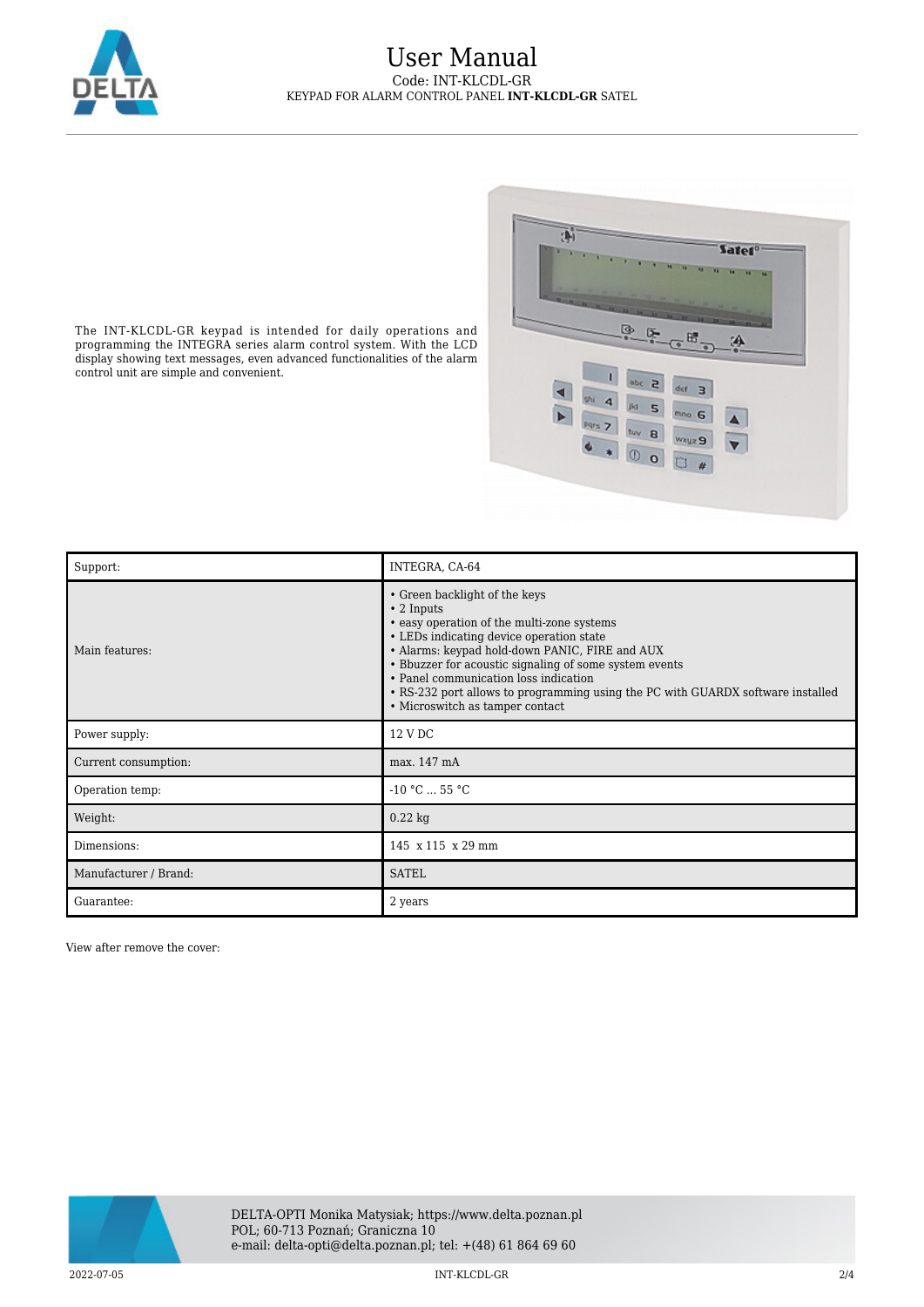



Mounting side view:



In the kit: